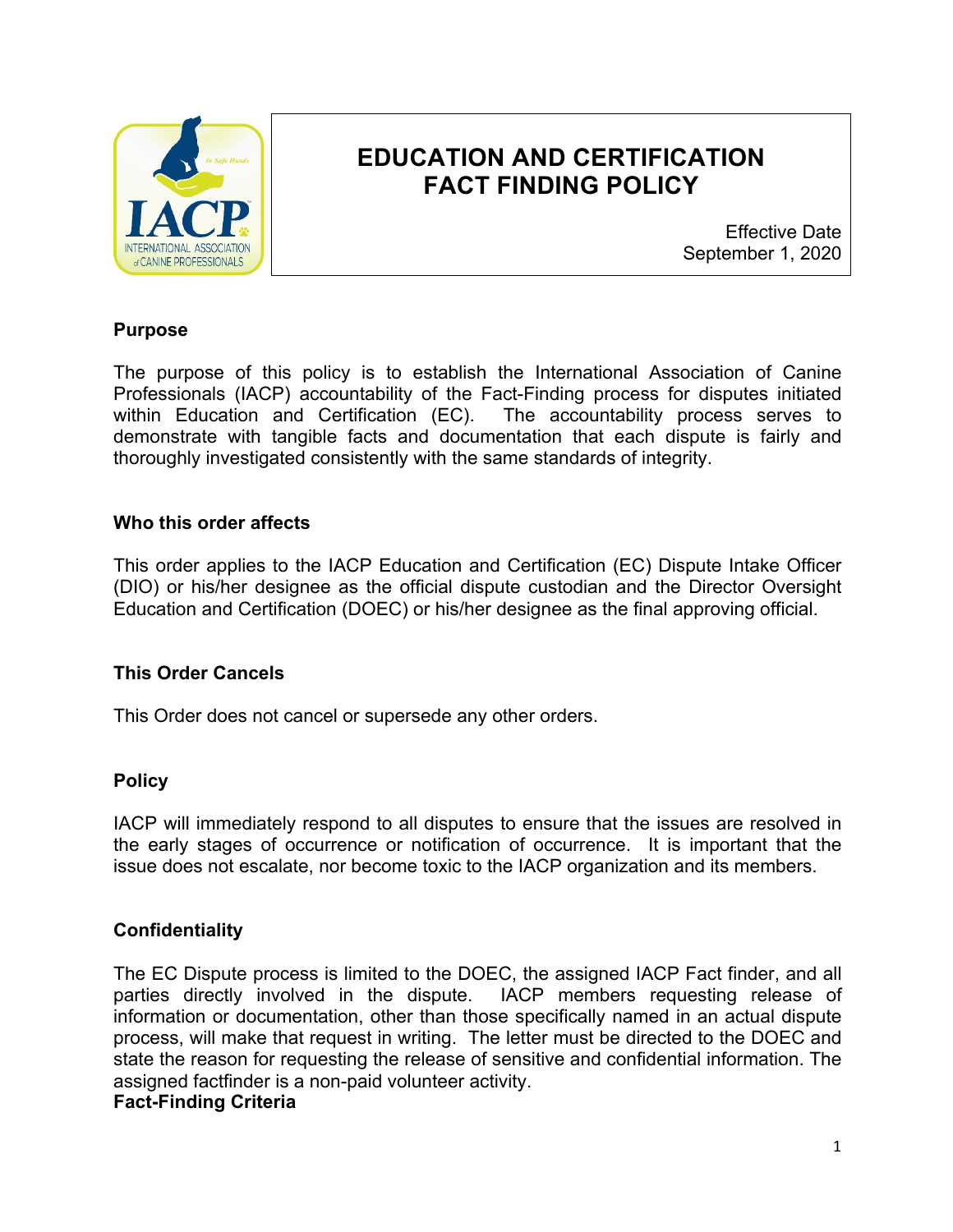1. **Investigations are thorough and fair**: The factfinder will start with the limited information provided on the petitioner's Dispute Form along with any supporting documentation. The factfinder will incorporate various means of inquiry necessary with due diligence for transparency and thoroughness in the search of all facts pertaining to the disputed action.

The various means of inquiry may include, but are not limited to:

- a. Records and Documents: Access to IACP records and documents.
- b. Interviews: Interview IACP representatives, petitioner, and all persons who may provide additional information as witnesses or subject matter experts.
- c. Questions: Develop initial and follow-up questions to all parties involved in the assignment until there are no more questions left unanswered.

#### **Selection of Fact Finder**

Fact-finder attributes must include persons who

- Are free from actual or apparent bias or conflict of interest
- Do not have bias based on their own values
- Are knowledgeable on IACP policies
- Are equipped with effective writing skills for the final report
- Have not witnessed any part or actual or underlying conduct in question
- Are professional, impartial, and maintain confidentiality during the inquiry
- Maintain objectivity of the facts
- Will notify IACP if they need guidance, assistance, or cannot complete the assignment
- Maintain confidentiality upon assignment completion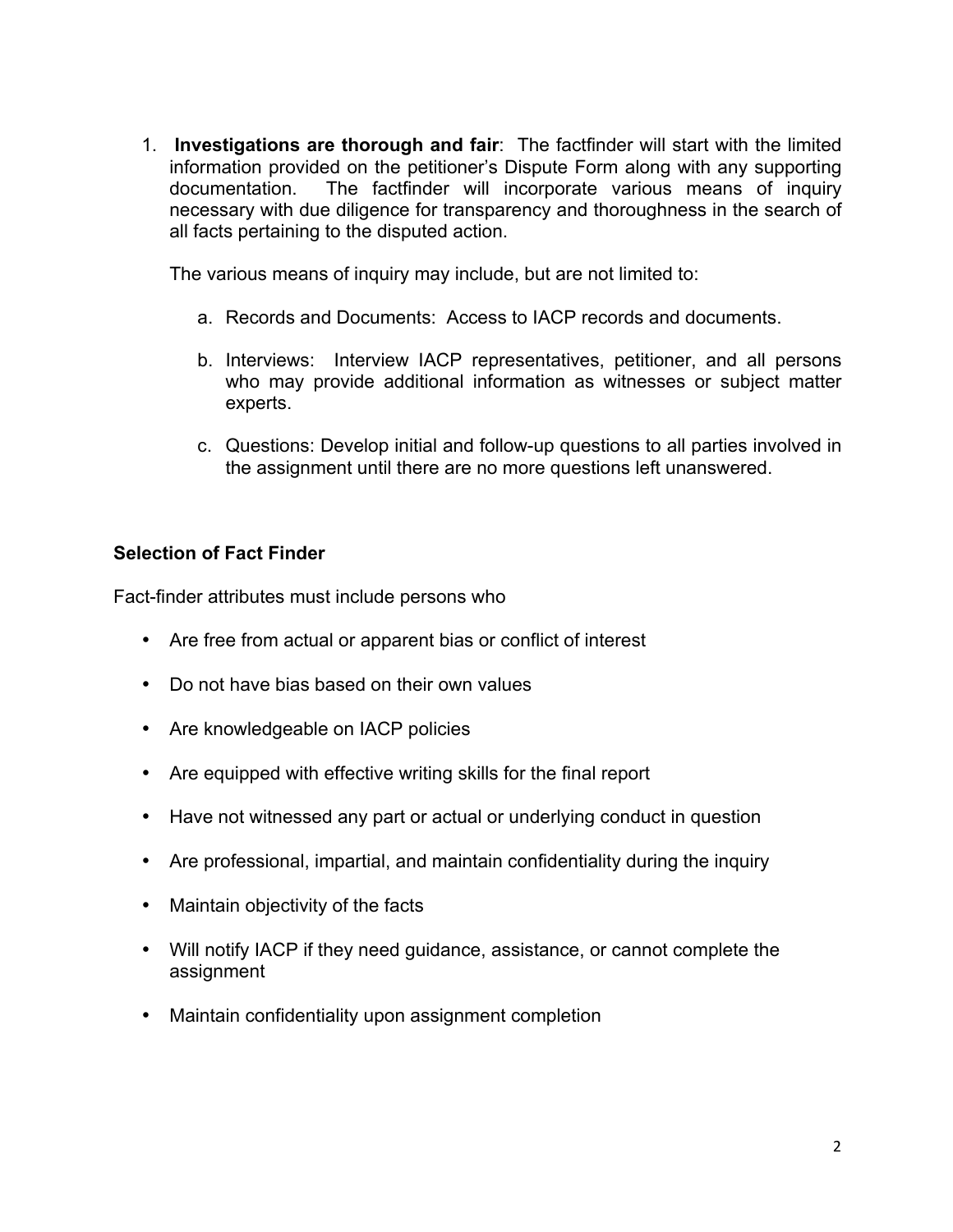## **Factfinding Golden Rules for Factfinders to Follow**

- 1. Go to the source.
	- a. The source may be a person or a record and strive to obtain the best evidence available.
	- b. Search existing policies and procedures and understand how they affect the issue.
	- c. Identify unwritten rules or practices that form the context of the issue.
	- d. Establish a recording protocol to document everything that you have gathered and always obtain original copies of document and records.
- 2. Stay objective.
	- a. Do not become unduly swayed by the people involved.
	- b. Stay focused on facts, not options or personalities.
- 3. Be persistent.
	- a. If you are not getting the information you need, do not get derailed.
	- b. Determine the root cause of why your are not getting the information.
	- c. If the source is deflecting your questions, probe them to get to the facts.
- 4. Do not get paralyzed
	- a. The art of fact-finding is separating the information that is required from that which is not.
	- b. Stay within the mandate of what it is you are investigating
	- c. Compartmentalize the facts as you gather them and delve deeper only where necessary.
	- d. Stay on track and avoid becoming overwhelmed.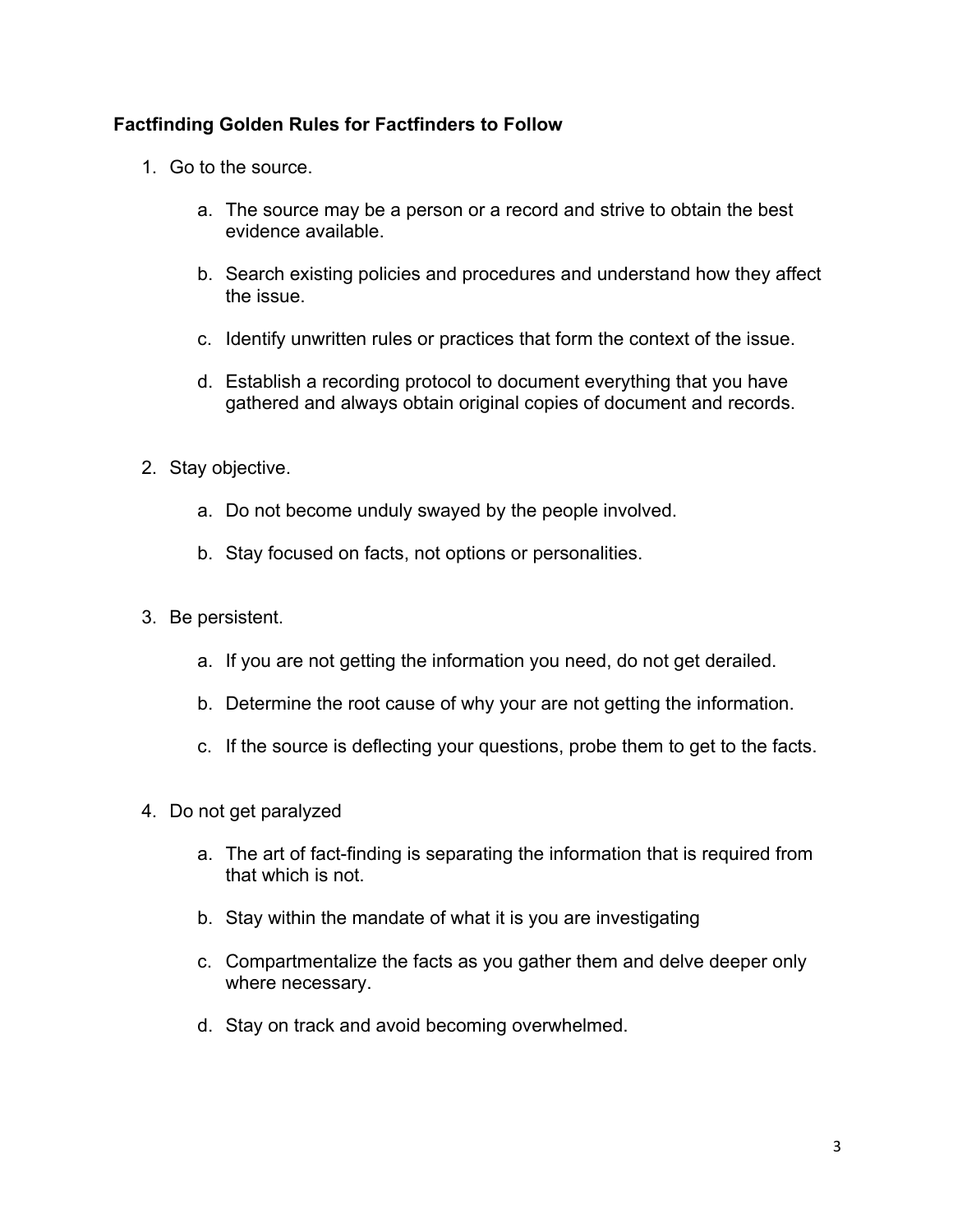- 5. Do not assume.
	- a. Confirm, confirm, confirm.
	- b. All the facts and information gathered must be accurate.
	- c. Conforming to A and B will help build credibility and support evidencebased decision-making.
- 6. Have a plan and follow it.
	- a. Think strategically and develop a plan.
	- b. Determining what is needed to be established and who you need to talk to before you start. This will aide in the progress of uncovering the facts more smoothly.
	- c. As you begin to obtain facts, you may break into new areas of inquiry, be required to clarify previous statements, connect with new sources, and or review additional documents
	- d. A fact-finding plan is a living document and you will need to revise and review regularly.

## **Final Report**

The factfinder's report is limited to the scope of the inquiry and will include, as applicable to the case:

- The nature of the inquiry and how it was brought to IACP's attention
- A summary of the facts gathered including a chronology of events.
- Identify all persons interviewed
- A brief discussion of any credibility or substantiated details
- A brief discussion of any details that could not be substantiated
- The identification of any issues that could not be resolved or validated
- A brief discussion of how the IACP guidelines or policies apply to the situation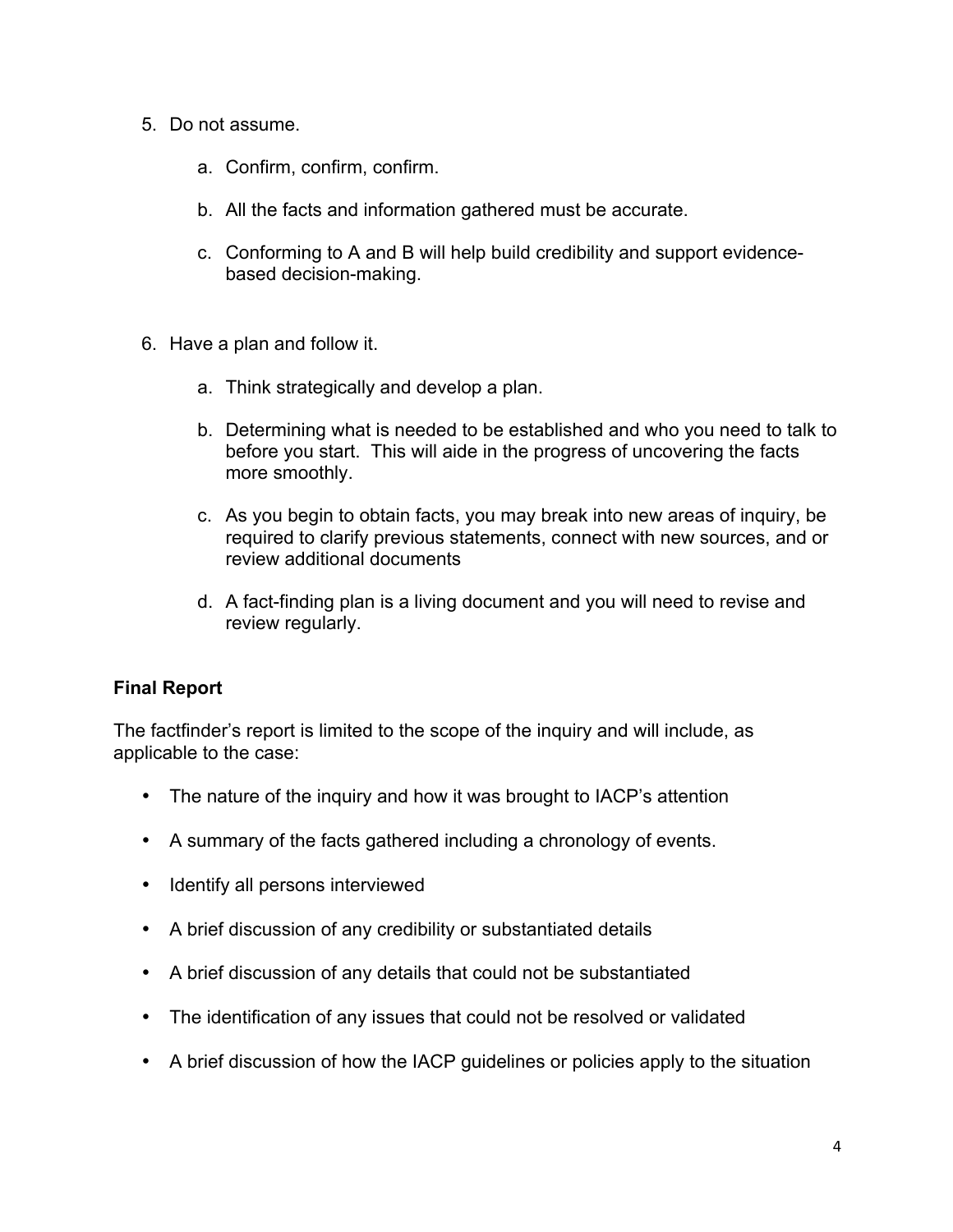- o Whether a breakdown in an internal control occurred to allow the claimed problem to occur
- o Whether relevant internal controls were followed to prevent other problems or reduce the impact
- $\circ$  For what period did the problem occur, and what, if any, is the financial impact to the petitioner, IACP, or a third party.
- A list of the documents gathered and included in the report.

## **The Final Report offers no recommendations regarding on favoring either the petitioner or IACP**

(first last name) Date IACP Director (department or title) Julie Hart, Oversight Director ECC 07/22/20

 $\overline{\phantom{a}}$ 

Signature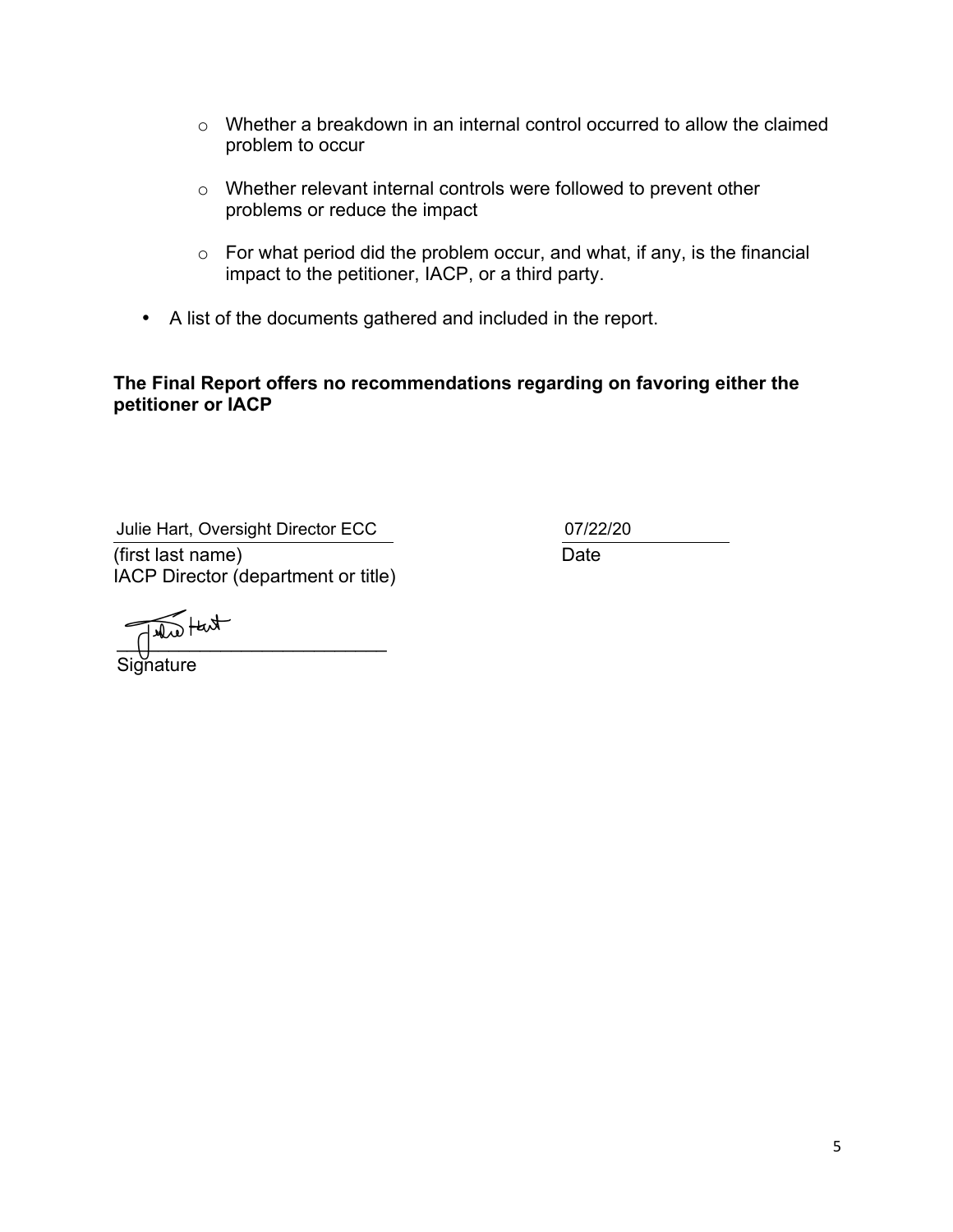

DATE: *(date)*

FROM: *(name & title)* IAC Director Oversight, Education and Certification

TO: *(applicant name and IACP member number if applicable)*

SUBJECT: Fact-Finder Assignment Letter

You have been selected to conduct an inquiry to the below listed IACP Dispute:

Petitioner Name: *(name)*

[ ] CEU Dispute [ ] Grade Dispute [ ] Other:

You will have 30 calendar days from receipt of this letter to complete and submit the **Fact-Finder Report** in accordance to the Education and Certification Fact Finding Policy (attached). If you are unable to complete the report within the prescribed time frame, you must notify me prior the deadline date for further instructions.

By signing this letter of assignment, you acknowledge that you do not have a conflict of interest with the petitioner, participated in, or witnessed the allegations of this dispute, nor request recusal for any other reason.

(signature) (date)

Please complete the attached IACP Volunteer Application and IACP Acknowledgement and Confidentiality Agreement, sign, and return with this letter to: certification@canineprofessional.com

## **Attachments**

**IACP Volunteer Application IACP Acknowledgement and Confidentiality Agreement Education and Certification Fact Finding Policy** *(8/1/2020)*

*(8/1/2020)* **Attachment – 1**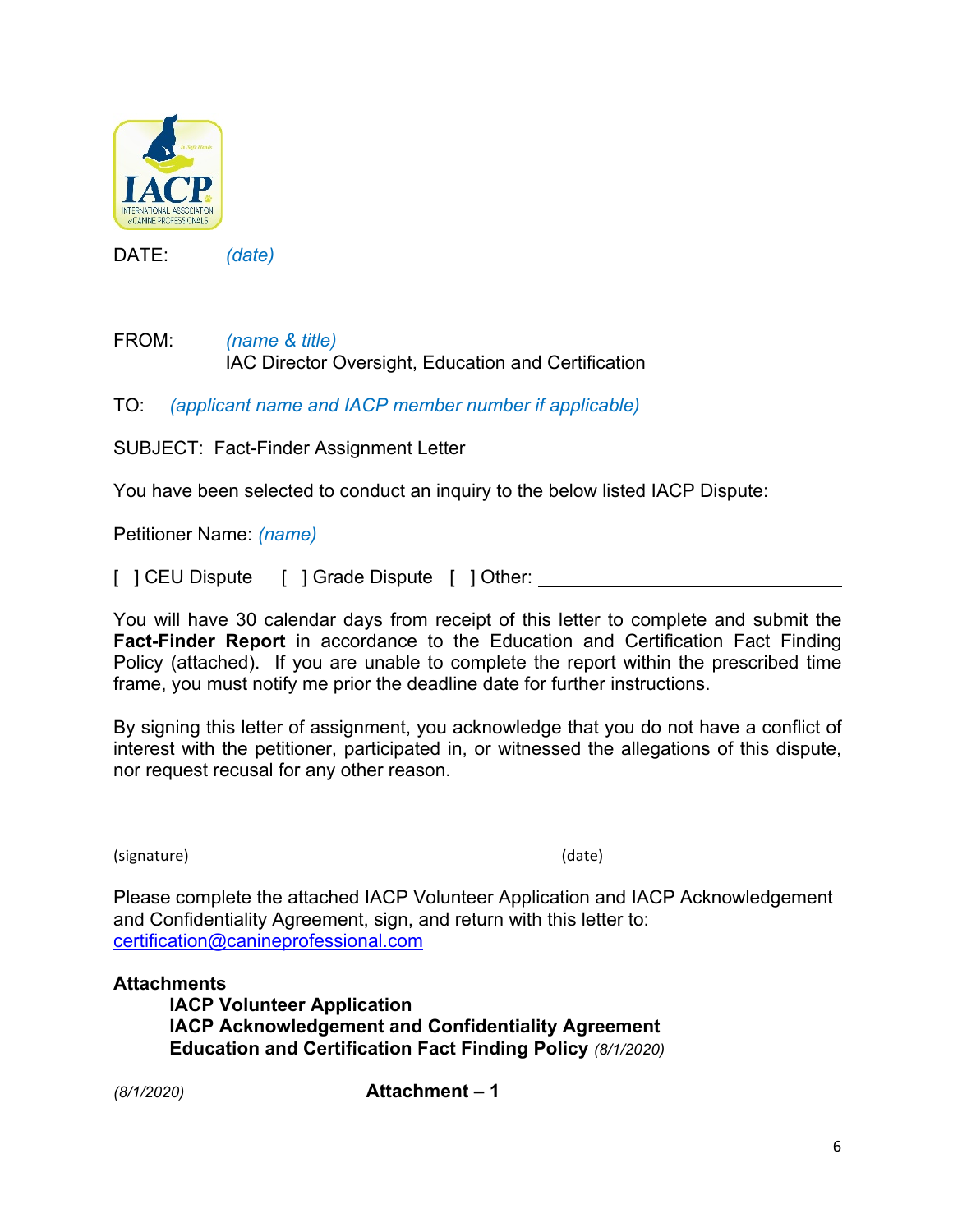

DATE: *(date)*

- FROM: *(name & title)* **Factfinder**
- TO: *(name & title)* IAC Director Oversight, Education and Certification

# **SUBJECT: Fact Finding Report**

## **Nature of the inquiry**

*(insert narrative)*

## **Summary of facts gathered** *(chronological order of inquiry):*

*(insert narrative)*

# **List of persons interviewed and dates of interview**

*(insert narrative)*

# **Substantiated details**

*(insert narrative)*